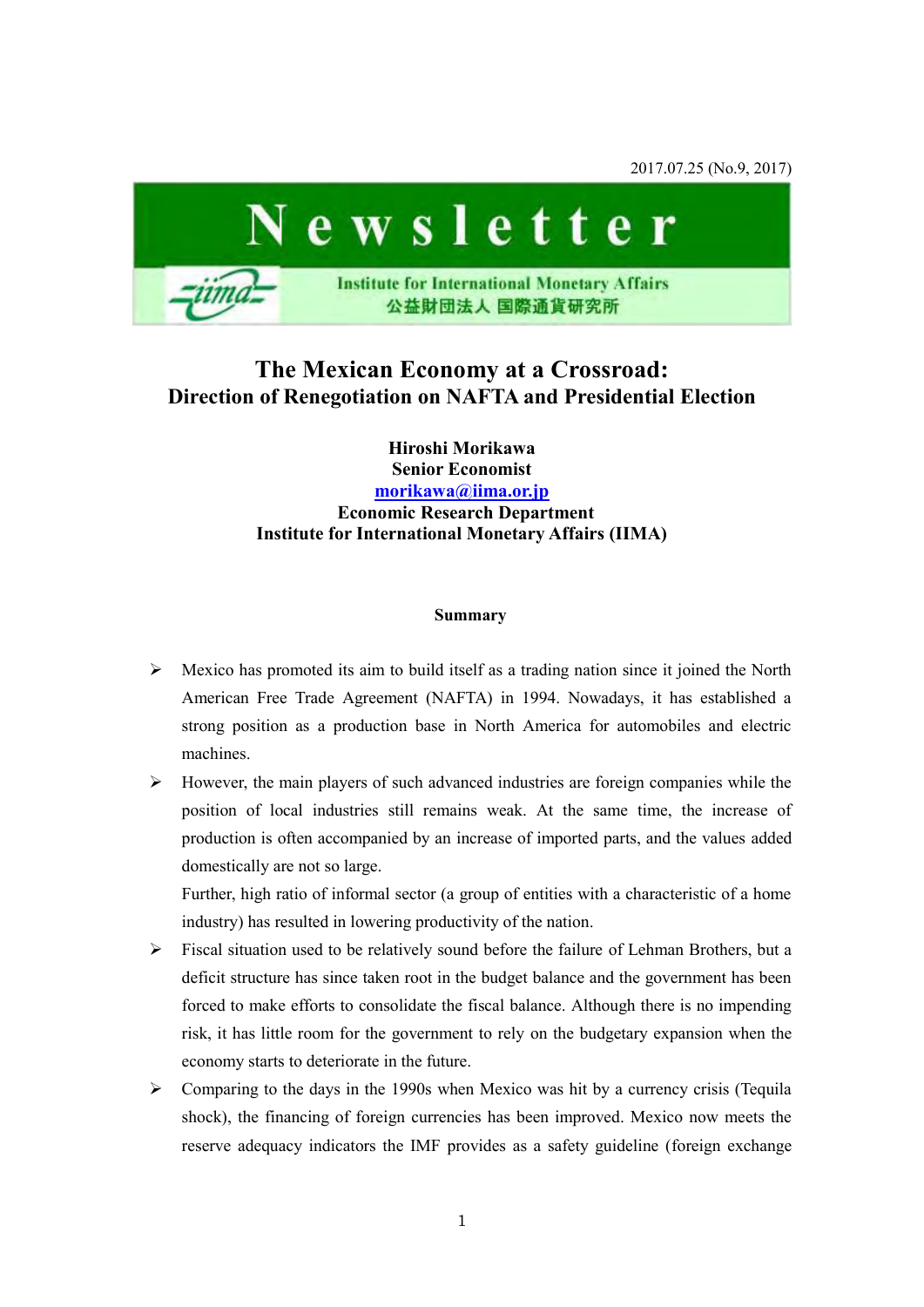reserves equivalent to more than three months of imports, more than 100% of short-term external debts and 100-150% of reserves on ARA Metric base)

- $\triangleright$  However, it will require a careful watch whether the capital inflows that exceed the current account deficits will be maintained in the future. If a conflict between Mexico and the Trump administration should increase concerns about the prospect of the Mexican economy trigering a decrease in inflow of foreign capital, it would become a matter of life and death to the Mexican economy.
- $\triangleright$  There are two risks down the road: the directions of renegotiation on the NAFTA and the coming presidential election in 2018. Although the relationship is in a temporary lull now, the Trump administration is leaning toward protectionism with hard negotiations expected ahead. The main scenario for the election is a prospect of victory of a candidate with a cooperative attitude to the U.S (with probability of 40%). But as an anti-American sentiment is rising in Mexico, there is a possibility that the candidate who appeals for a showdown with the U.S. may gain public support. Therefore, the case should also be assumed with a probability of around 30% that a leftist candidate with anti-American sentiment would be elected to the president amid the rough going of the NAFTA negotiations. In such a situation, foreign investment in Mexico may also decrease.

## **1. Mexico Aimed to Build a Trading Nation since the 1980s**

In the 1970s Mexico started to aim at building itself as an oil exporting country, but it fell into a heavy debtor country with bankruptcy of the public finances due to a reverse oil shock of falling oil prices in the 1980st. Learning from this experience, Mexico tried to change its national strategy, shifting to building an export-oriented country centered around the manufacturing industry. The participation in the North America Free Trade Agreement (NAFTA) in 1994 was an epoch making event to mark an arrival of new era. Since then, Mexico has become an important production base for the North American market, with its exports to the U.S, growing by six times of the amounts seen before the participation in NAFTA.

Despite the remarkable growth in trades, the growth rate of real GDP is rather low among the emerging economies. The average growth rate for 2001 to 2016 stands at only 2.2% as compared to 2.4% for Brazil, 3.9% for South Korea, 5.0% for Turkey, and 9.5% for China. It fell to a negative growth of 4.5% in 2009, showing a not-a-small volatility. (Chart 1)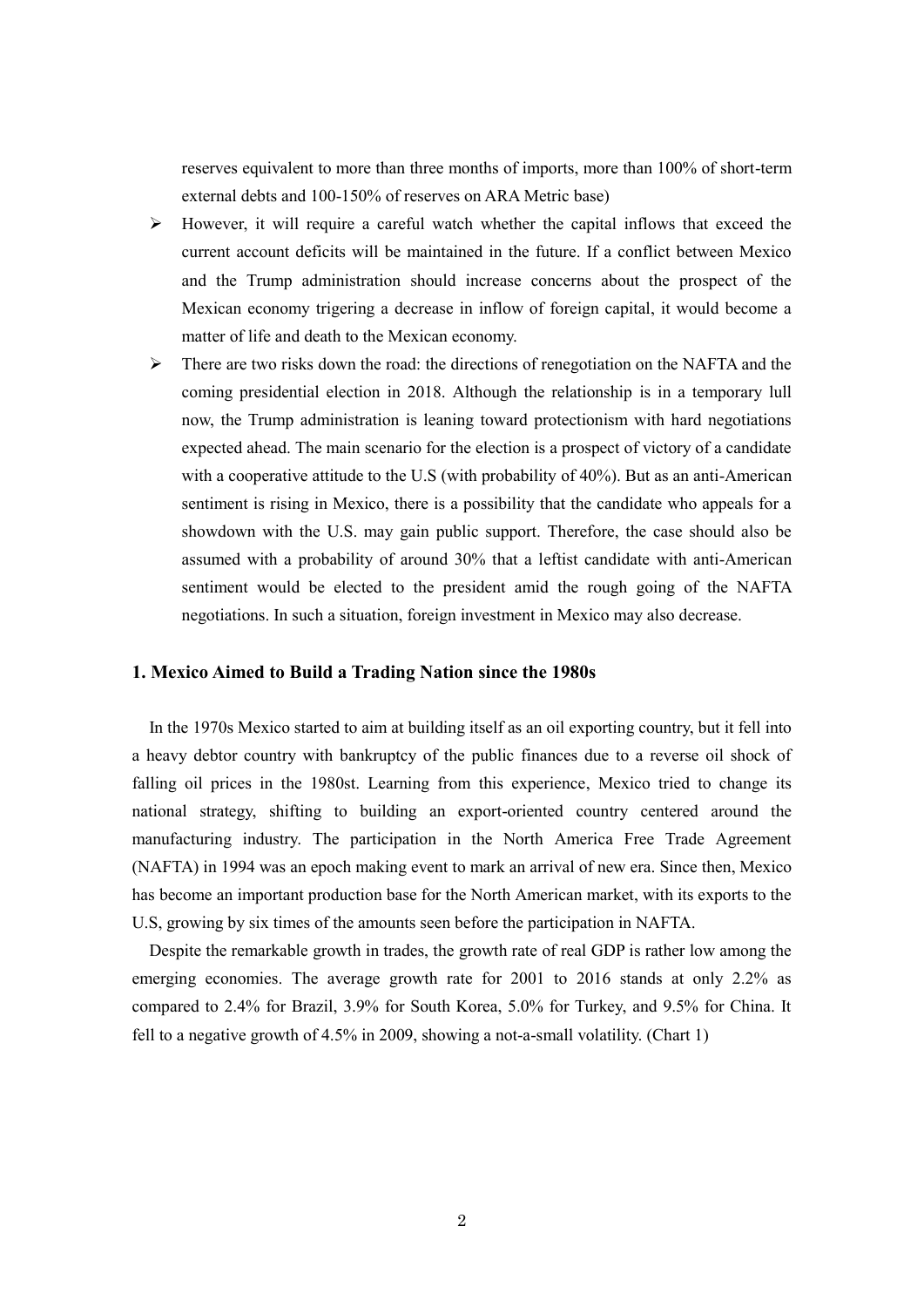

**Chart 1 Growth Rates of Major Emerging Economies** 

The contribution of net exports to the growth is also small (Chart 2), because imports have increased along with the increase of exports. Although Mexico has concluded FTAs with 46 countries to promote trade, differring from its image, external demands have not contributed directly to raise the growth rate. It recorded a trade deficit of \$13.1 billion against the world, even though it had a surplus of \$123.0 billion with the U.S. (2016, Banco de México)





## **2. Integration of 3 North American Economies through NAFTA**

In the meanwhile, the integration of the North American economies has made substantial progress owing to NAFTA. Let us verify it by using international interindustry table. Tables 1 to 3 show the input and output of the secondary industry, including manufacturing, in Canada, Mexico and the U.S. in the past 10 years. Looking at them laterally, we can see where products of the industry are put in.

In 2004, the secondary industry in Mexico produced \$145.4 billion of products for the U.S. secondary industry (\$65.3 billion for intermediate use and \$80.1 billion for final use). By 2014,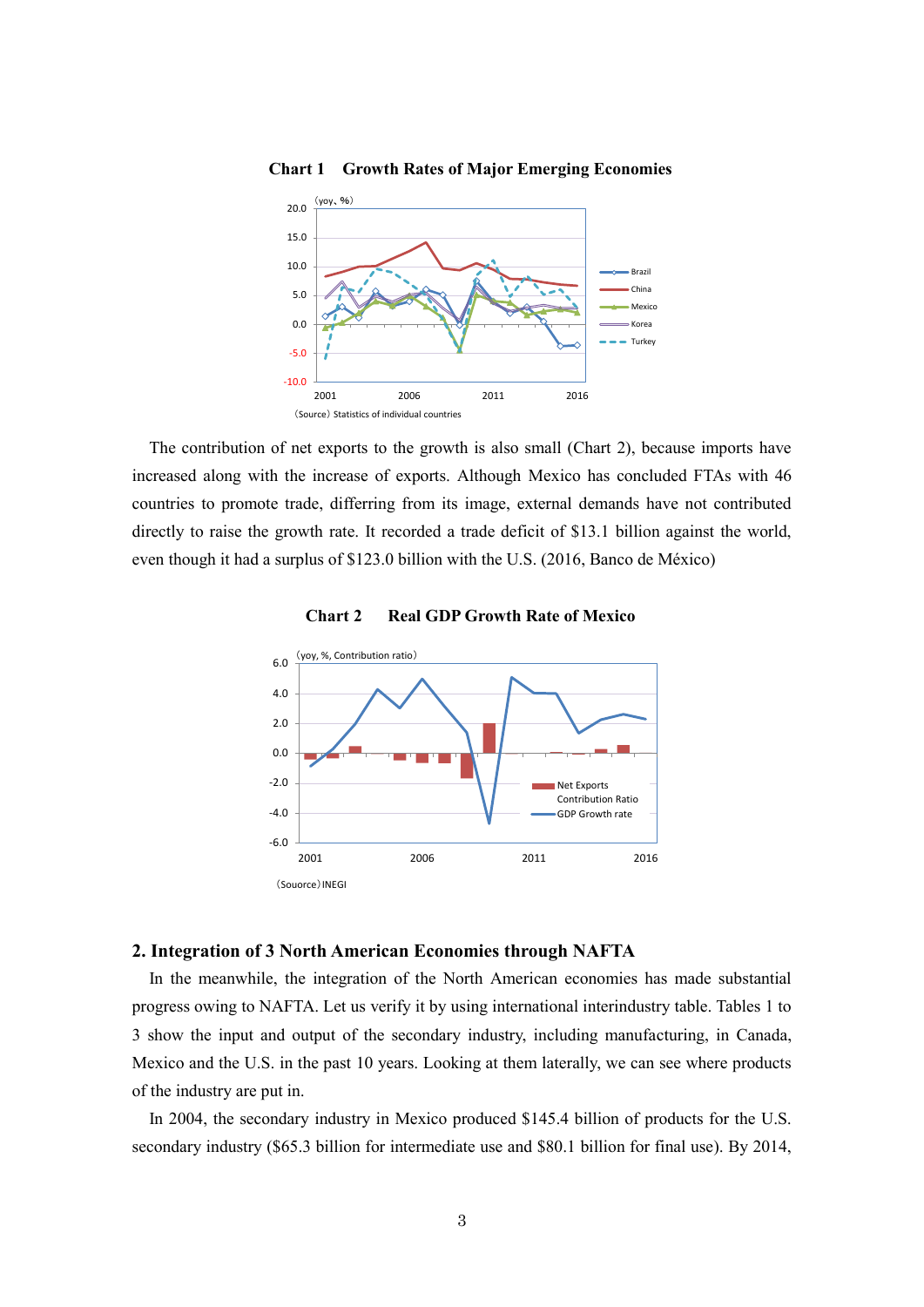the output increased by 1.7 times to \$242.8 billion (\$123.6 billion for intermediate use and \$119.2 billion for final use), with its rate of increase slightly exceeding that (1.6 times) for domestic use.

What is more conspicuous is the faster increase (\$58.3 billion) of shipment for intermediate use in the U.S. than that (\$39.0 billion) for the final use. The same tendency is seen with the shipment of Canada. The shipment to the U.S of the secondary industry in Canada increased by \$75.4 billion for intermediate use in ten years while that for final use increased only by \$2.7 billion.

This reflects the fact that a cross-border supply chain has been established among the three countries by the formation of NAFTA where parts with low value added are collectively produced in Mexico and supplied to the U.S. and Canada. On the other hand, parts with high value added (e.g., engines for large cars) are supplied by the U.S. to Mexico. The increase in input of the U.S. and Canada of products for intermediate use reflects it. While exports from the U.S. of products for final use increased by \$30.0 billion to Canada and by \$16.2 billion to Mexico, those for intermediate use showed a bigger increase of \$66.9 billion to Canada and of \$56.8 billion to Mexico.

|        |           |        | Intermediate input |         | (US\$ billion)<br><b>Final Demand</b> |        |          |  |
|--------|-----------|--------|--------------------|---------|---------------------------------------|--------|----------|--|
|        |           | Canada | Mexico             | U.S.    | Canada                                | Mexico | U.S.     |  |
|        | Primary   | 27.3   | 0.5                | 4.5     | 8.1                                   | 0.1    | 1.9      |  |
| Canada | Secondary | 133.9  | 2.1                | 147.7   | 65.1                                  | 1.0    | 77.8     |  |
|        | Tertiary  | 534.0  | 0.3                | 13.3    | 724.5                                 | 0.4    | 19.7     |  |
|        | Total     | 695.3  | 2.8                | 165.5   | 797.7                                 | 1.5    | 99.5     |  |
|        | Primary   | 0.0    | 24.7               | 0.8     | 0.1                                   | 11.2   | 2.6      |  |
|        | Secondary | 4.2    | 168.8              | 65.3    | 3.8                                   | 150.5  | 80.1     |  |
| Mexico | Tertiary  | 0.2    | 269.0              | 4.2     | 0.2                                   | 528.7  | 4.2      |  |
|        | Total     | 4.4    | 462.6              | 70.3    | 4.1                                   | 690.5  | 87.0     |  |
|        | Primary   | 4.4    | 3.2                | 227.5   | 1.5                                   | 0.4    | 53.1     |  |
| U.S.   | Secondary | 95.3   | 69.1               | 2,721.9 | 52.2                                  | 22.4   | 1,689.6  |  |
|        | Tertiary  | 11.7   | 4.4                | 5,613.4 | 5.7                                   | 2.3    | 10,392.9 |  |
|        | Total     | 111.4  | 76.7               | 8,562.8 | 59.4                                  | 25.2   | 12,135.5 |  |

**Table 1 Input**–**Output Table for NAFTA in 2004**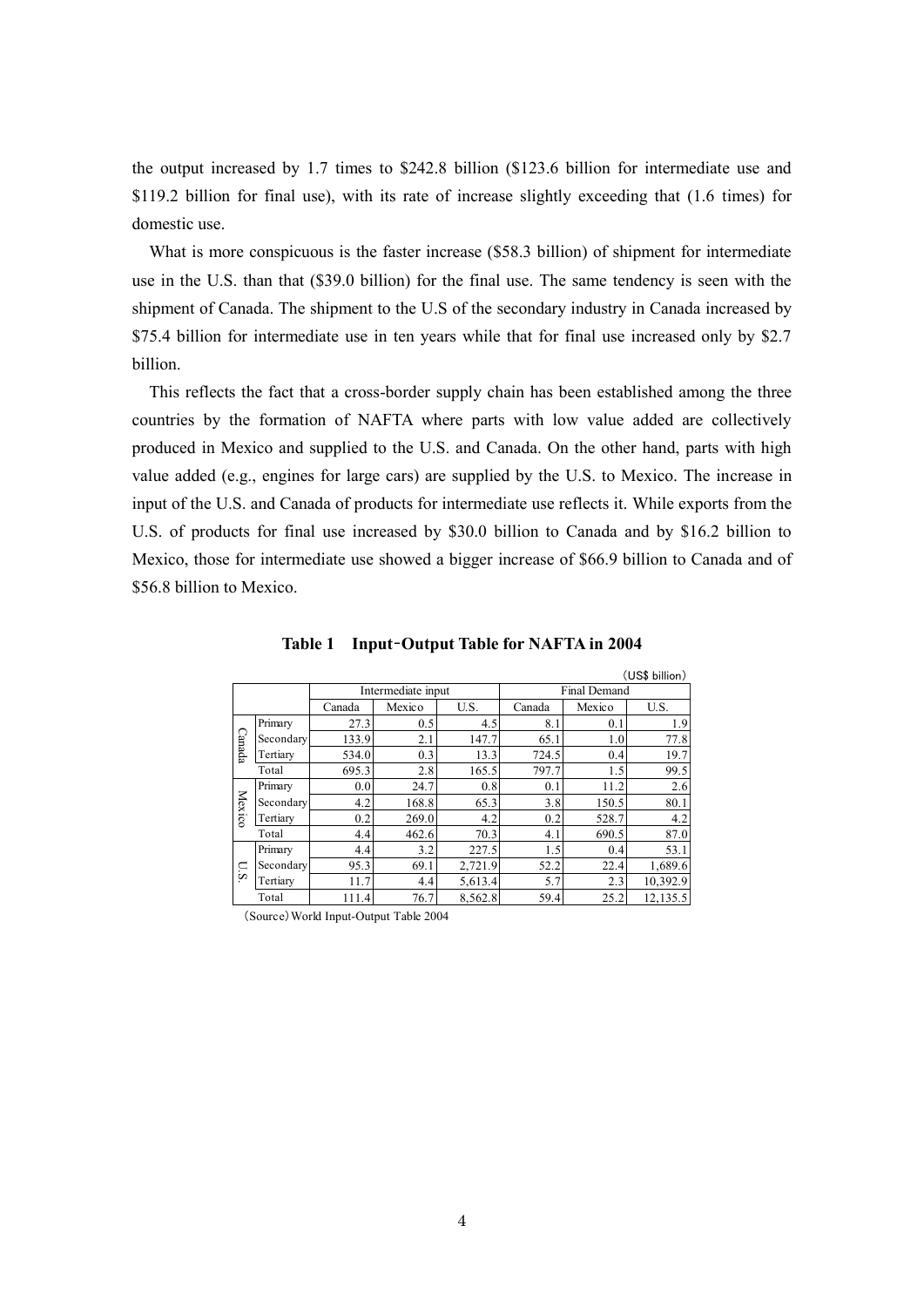|        |           |         |                    |          |              |         | (US\$ billion) |  |
|--------|-----------|---------|--------------------|----------|--------------|---------|----------------|--|
|        |           |         | Intermediate input |          | Final Demand |         |                |  |
|        |           | Canada  | Mexico             | U.S.     | Canada       | Mexico  | U.S.           |  |
| Canade | Primary   | 39.7    | 1.1                | 7.2      | 12.1         | 0.1     | 2.6            |  |
|        | Secondary | 284.5   | 4.1                | 223.1    | 128.4        | 1.5     | 80.6           |  |
|        | Tertiary  | 893.4   | 1.0                | 17.3     | 1,330.7      | 0.5     | 19.7           |  |
|        | Total     | 1,217.6 | 6.2                | 247.6    | 1,471.1      | 2.1     | 102.9          |  |
|        | Primary   | 0.0     | 36.8               | 1.7      | 0.3          | 15.6    | 8.5            |  |
| Mexico | Secondary | 8.8     | 290.2              | 123.6    | 9.6          | 218.9   | 119.2          |  |
|        | Tertiary  | 0.5     | 320.6              | 6.8      | 0.5          | 880.2   | 7.6            |  |
|        | Total     | 9.3     | 647.6              | 132.1    | 10.5         | 1,114.7 | 135.3          |  |
|        | Primary   | 4.4     | 6.5                | 367.3    | 2.9          | 1.3     | 66.9           |  |
| U.S    | Secondary | 162.2   | 125.9              | 3,738.7  | 91.2         | 38.6    | 2,453.9        |  |
|        | Tertiary  | 21.1    | 3.7                | 8,058.1  | 10.0         | 2.5     | 14,359.1       |  |
|        | Total     | 187.7   | 136.2              | 12,164.1 | 104.2        | 42.4    | 16,879.8       |  |

#### **Table 2 Input-Output Table for NAFTA in 2014**

(Source) World Input-Output Table 2014

|        |           |        |                    |         |                     |        | (US\$ billion) |  |  |
|--------|-----------|--------|--------------------|---------|---------------------|--------|----------------|--|--|
|        |           |        | Intermediate input |         | <b>Final Demand</b> |        |                |  |  |
|        |           | Canada | Mexico             | U.S.    | Canada              | Mexico | U.S.           |  |  |
|        | Primary   | 12.3   | 0.6                | 2.7     | 3.9                 | 0.0    | 0.7            |  |  |
| Canada | Secondary | 150.6  | 2.0                | 75.4    | 63.2                | 0.5    | 2.7            |  |  |
|        | Tertiary  | 359.4  | 0.7                | 4.0     | 606.2               | 0.1    | 0.0            |  |  |
|        | Total     | 522.2  | 3.3                | 82.0    | 673.4               | 0.6    | 3.4            |  |  |
|        | Primary   | 0.0    | 12.0               | 0.9     | 0.2                 | 4.5    | 5.9            |  |  |
|        | Secondary | 4.6    | 121.4              | 58.3    | 5.9                 | 68.4   | 39.0           |  |  |
| Mexico | Tertiary  | 0.3    | 51.6               | 2.6     | 0.3                 | 351.4  | 3.4            |  |  |
|        | Total     | 4.9    | 185.0              | 61.8    | 6.4                 | 424.3  | 48.3           |  |  |
|        | Primary   | 0.0    | 3.3                | 139.8   | 1.5                 | 0.8    | 13.8           |  |  |
| US     | Secondary | 66.9   | 56.8               | 1,016.8 | 39.0                | 16.2   | 764.3          |  |  |
|        | Tertiary  | 9.4    | $-0.7$             | 2,444.7 | 4.3                 | 0.2    | 3,966.2        |  |  |
|        | Total     | 76.3   | 59.4               | 3,601.3 | 44.8                | 17.3   | 4,744.3        |  |  |

**Table 3 Changes in 2004-2014** 

 $(Source)$  World Input-Output Table 2004, 2014

# **3. Expanding "Assembly" Plants in Mexico**

In the integration of the economies through free transactions, the principle of comparative advantage works to make the best use of ones' specialties, promoting to place the right people in the right place. If there is a wage gap, a country with lower wages is preferred as a production base for a bigger consuming region. It is even more preferred when it has a better access to the market.

However, when the country with low wages has a weaker technology, it tends to have a production process that it just imports parts and assembles them. A knockdown production in the auto industry is one such example. Let us now get closer to Mexico's ability as an industrialized country.

Table 4 compares the ratio of imports for intermediate use in the major manufacturing industries (top 5 sectors) in Mexico with the ratio in rival countries having relatively similar income levels. First, it shows that the Mexican food-processing industry imports 10.4% of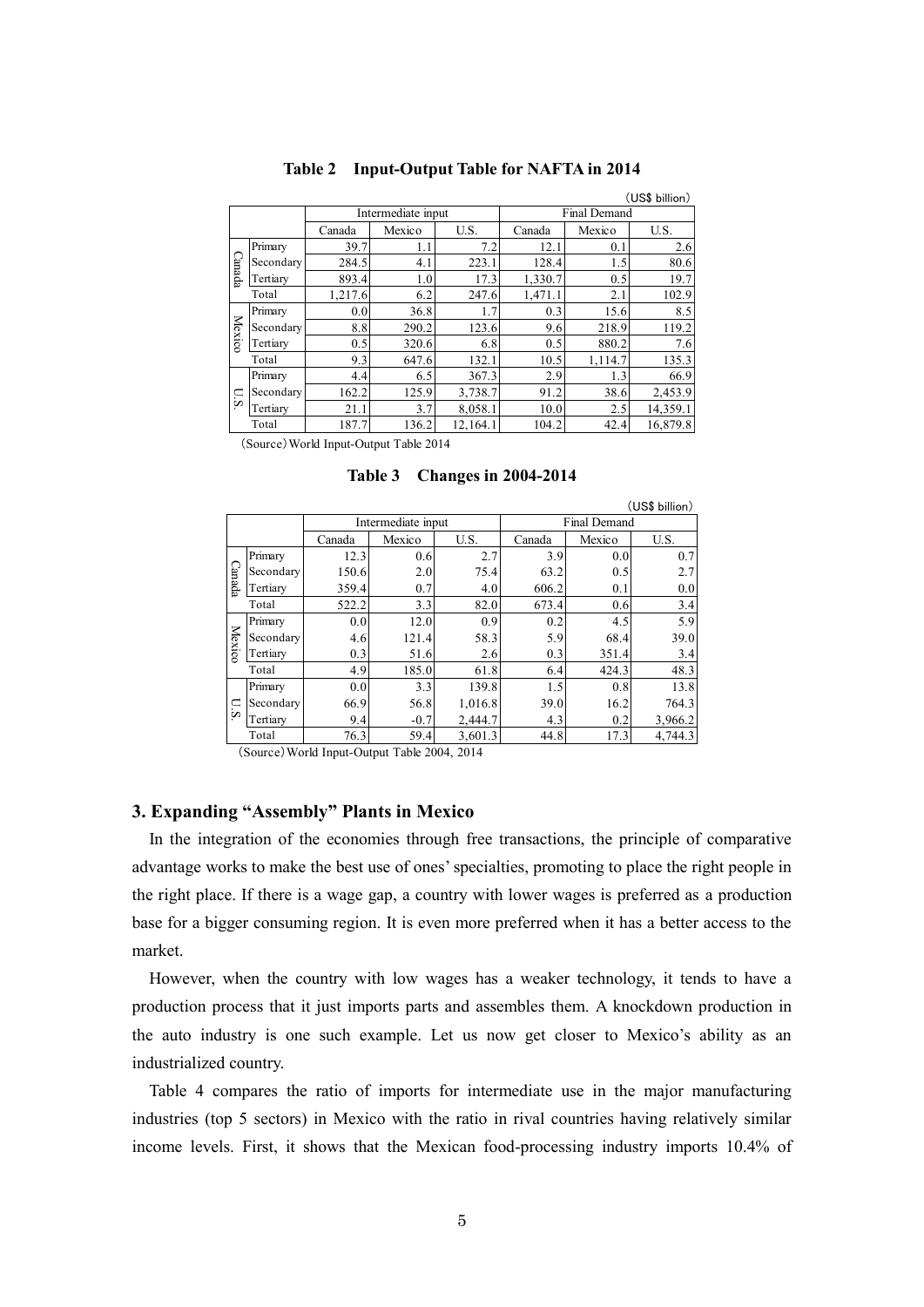intermediate goods from abroad, and coal and petroleum processing industry imports 13.0% of intermediate goods. Although production is declining due to aging equipment caused by a lack of investment, Mexico is still an oil producing country and has a lower dependency ratio on foreign intermediate goods.

On the other hand, chemical industry imports 21.2% of intermediate goods from abroad, having higher foreign dependency ratio than Brazil and Korea. It is considered to be because it has a limited domestic supply capacity for such basic intermediate goods as naphtha and ethylene. In the electrical machinery industry like computer which needs larger number of parts and components, the foreign dependency ratio reaches 62.4% in Mexico, the highest among 5 countries, while in auto industry it stands at 30.6%, second highest after Turkey. From these figures becomes apparent a structure that the more intricate and sophisticated the industry is, the more difficult it will find to procure the necessary parts and components from domestic supply. Since Mexico does not have a broad base of supporting industries, it has not been yet in a position to become a real industrial country that manufactures from materials to parts and components, even if it can become an assembling country by importing parts from overseas<sup>1</sup>.

**Table 4 Ratio of foreign made intermediate goods in intermediate input** 

|                                                                     |        |       |       |        | (96)   |  |  |  |  |
|---------------------------------------------------------------------|--------|-------|-------|--------|--------|--|--|--|--|
|                                                                     | Brazil | China | Korea | Mexico | Turkey |  |  |  |  |
| Foods                                                               | 3.6    | 2.3   | 9.9   | 10.4   | 11.1   |  |  |  |  |
| Coal/Oil Refinery                                                   | 19.1   | 14.6  | 65.1  | 13.0   | 20.7   |  |  |  |  |
| Chemicals                                                           | 14.1   | 5.9   | 16.3  | 21.2   | 28.0   |  |  |  |  |
| Electric Machiner                                                   | 25.1   | 13.2  | 19.4  | 62.4   | 35.2   |  |  |  |  |
| Automobiles                                                         | 11.0   | 3.5   | 10.8  | 30.6   | 35.0   |  |  |  |  |
| Comparison of output of 5 largest Mexican industries with<br>(Note) |        |       |       |        |        |  |  |  |  |

 (Source) World Input -Output Table, 2014 corresponding figures in major emerging economies. The shares of output are 21.9% for foods, 9.8% for petroleum refinery, 7.6% for chemicals, 8.4% for electric machines and 18.6% for automobiles.

## **4. Increase of Productivity on Foreign Affiliates vs Stagnant Local Industries**

-

Currently it is the foreign affiliates established in Mexico after the close of NAFTA that play an active role in large-scale manufacturing industries. We can see typical examples in its auto industry.

Auto industry is a key industry in Mexico which accounts for 18.6% of its domestic

<sup>&</sup>lt;sup>1</sup> Similar things are pointed out in the report by the Japan Bank for International Cooperation (JBIC) titled "Investment Environment in Mexico", November 2014.

The report says on p.215 that as the material processing industry in Mexico such as steel and resin is still underdeveloped, these materials are mainly supplied by imports and there is little complete local production of parts. Although some investment has been made on the basic material industry, including by POSCO, a Korean steel maker that started to construct its second factory for steel sheet in 2014, it is considered to take a long time for Mexico to foster the industry.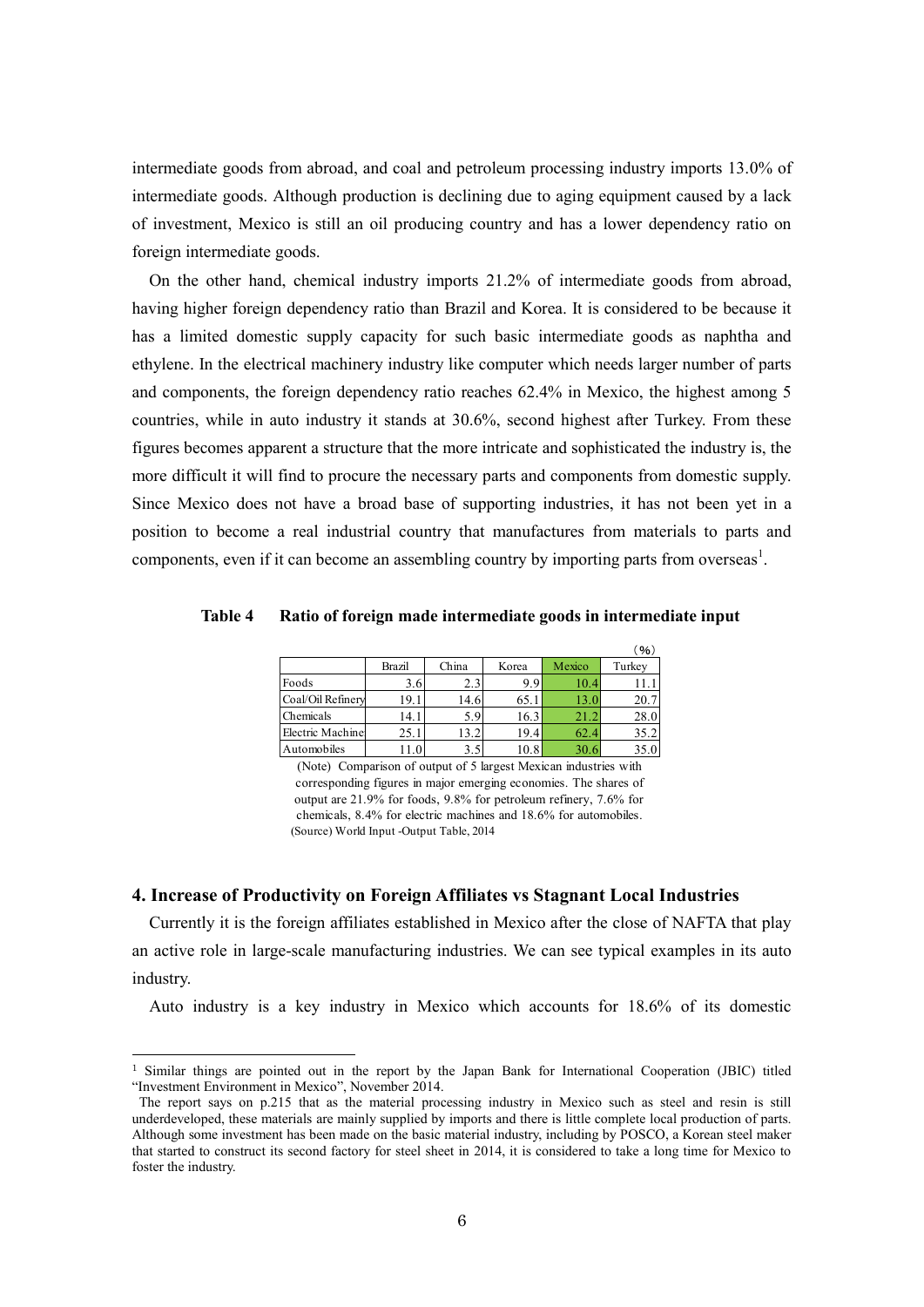manufacturing industry (on an output base). Internationally, Mexico ranks 7th in the world auto production and is the 4th exporter in the world. However, it is the major auto makers of Japan, the U.S. and Europe that support its production.



**Chart 3 Production Capacity in Mexico's Auto Industry and Investment by Foreign Makers** 

The production capacity has dramatically increased since 2010 with expanded investment by foreign car makers. Not only their plants of finished car makers, but those of primary and secondary parts suppliers have been accommodated with state-of-the-art equipment, boasting high productivity. Thanks to their contributions, productivity in several industry sectors has improved greatly.



### **Chart 4 Mexico's Total Factor Productivity by Industry**

telecommunications that showed the highest increase in total factor productivity (Source ) Based on OECD Data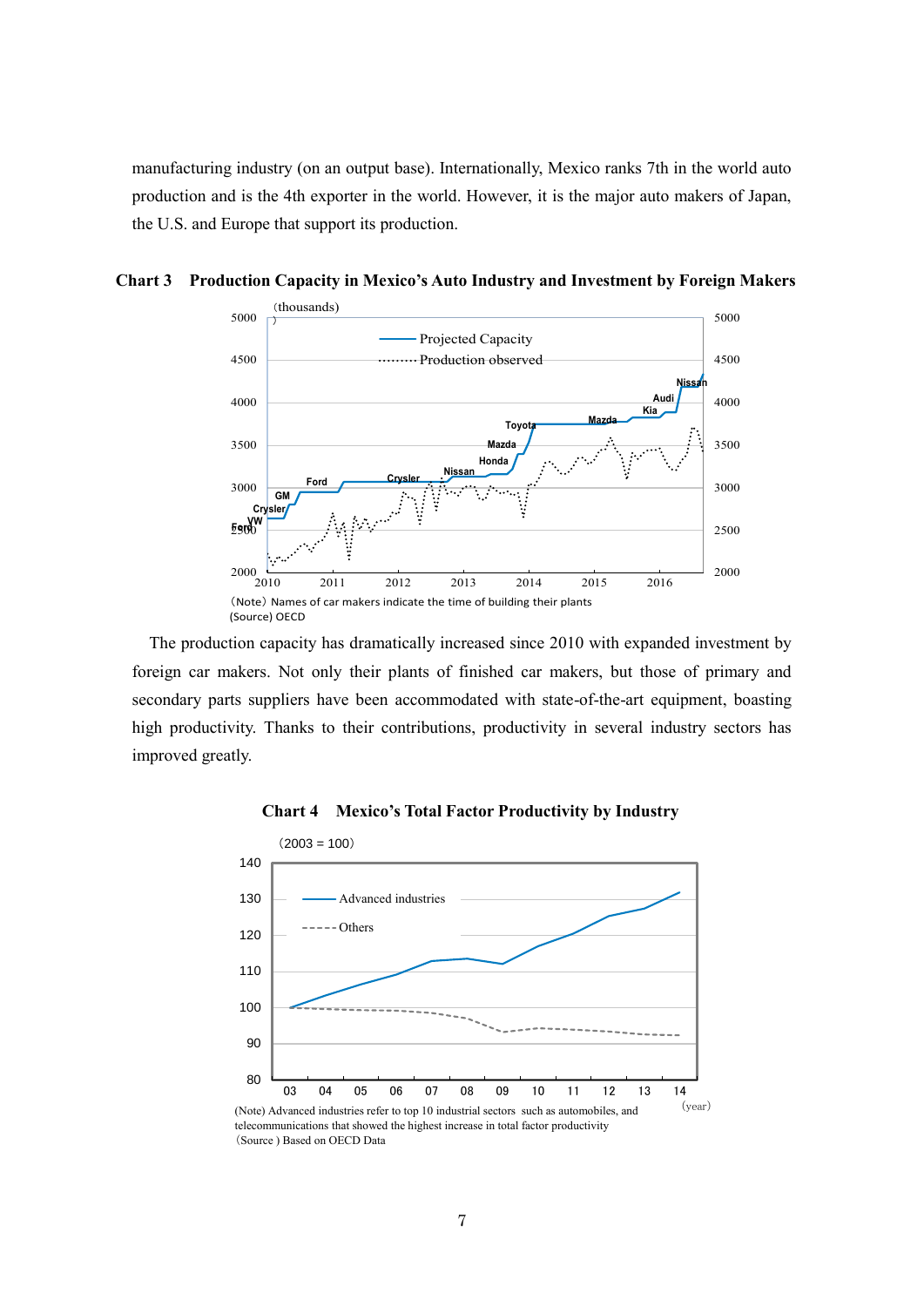Let us look at other industries than the auto industry. Chart 4 compares the index of total factor productivity that indicates the improvement of productivity by technology advancement and streamlining of production process between advanced industries (including the top 10 sectors like automobiles and telecommunications with high improvement in productivity) and other 55 industry sectors (based on NAICS triple-digit classification). The productivity of advanced industries increased by 1.3 times as high as in 2003, but that of other sectors has slowed down. While Mexico has succeeded in attracting advanced industry enterprises from other countries, the national productivity as a whole has grown at a sluggish pace. Here is hidden a problem that Mexico confronts.

Chart 5 shows a comparison of productivity rise between Mexico and its "rival" countries with similar income level. Mexico's stagnation is outstanding among them.



**Chart 5 Rise in Total Factor Productivity (2000 to 2011**)

(Source)OECD http://dx.doi.org/10.1787/888932802990

## **5. Informal Sector that Drags Down the Economy**

Then, what are the factors that impede the growth of productivity in Mexico? That is the existence of a big informal sector. Informal sector refers to "all kinds of active entity that has a characteristic of home industry without corporate status" and is a broader concept than so-called "underground economy" which cannot be covered by statistics (according to the definition of International Labor Organization.)

They are in most cases entities that operate while avoiding the tax and social security burdens. Specifically, they include street vendors, temporary employed workers in construction industry, car window washers, garbage collectors, and unlicensed car drivers. The employment in the informal sector is called informal employment.

Even formal enterprises sometimes employ their workers without proper procedures to avoid costs of medical insurance, pensions and workers compensations. Such employment is also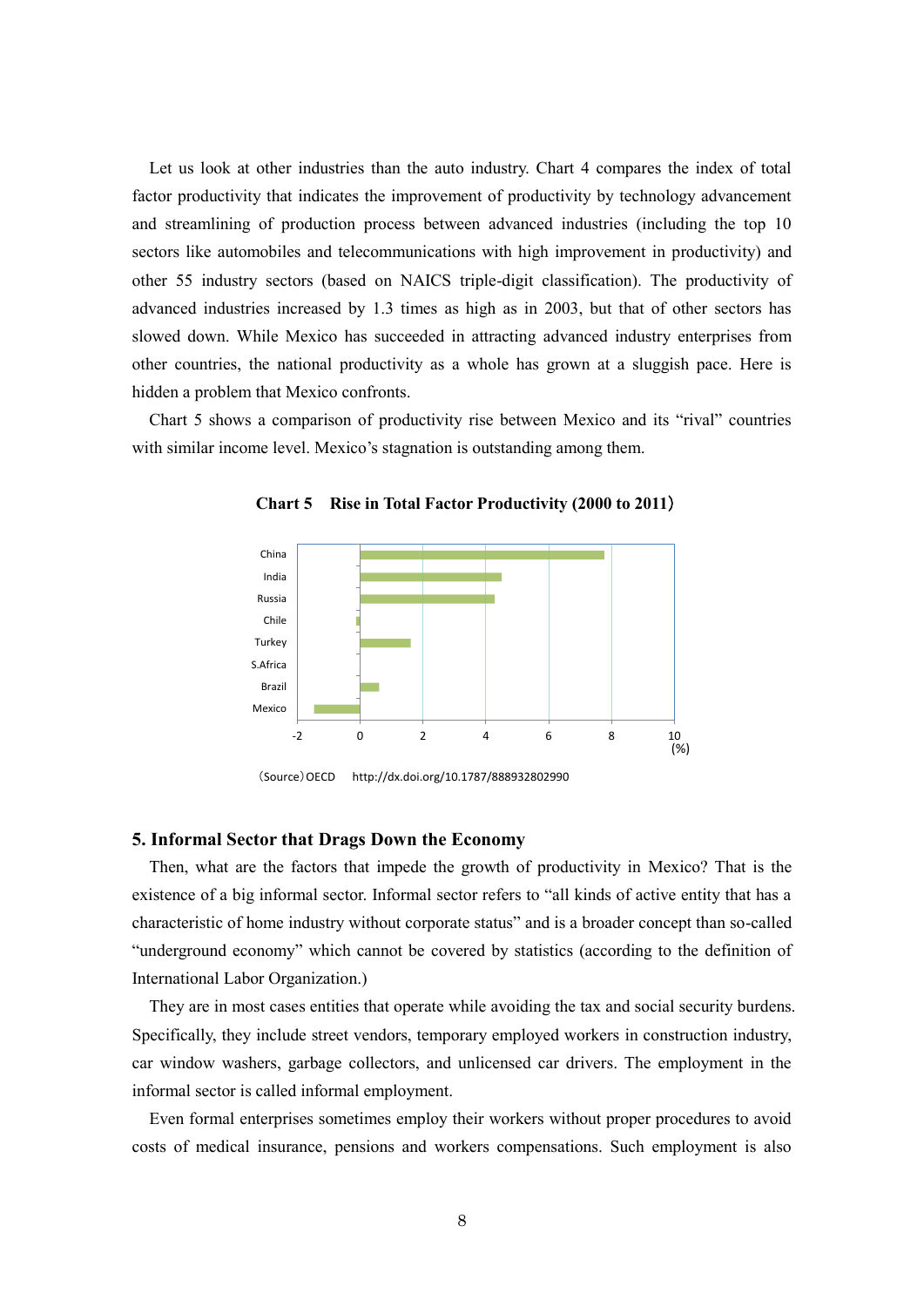classified as the informal employment. Chart 6 shows the comparison of informal employment ratio in non-agricultural sector between Mexico and other countries on a similar development level. As is seen from the chart, Mexico markedly stands out for the ratio of informal employment.



**Chart 6 Ratio of Informal Employment in Non-agricultural Sector** 

Following reasons can be pointed out for low productivity in informal sector.

- (i) Most of the enterprises of home industry type that belong to informal sector (hereinafter referred to as "informal enterprises") are micro businesses that cannot take advantage of an economy of scale and fail to ride the wave of technological innovation.
- (ii) The employees of informal enterprises are low-skilled workers with the improvement of their skills hardly expected.
- (iii) They cannot get finance from normal financial institutions, and are unable to expand their business.

And the expansion of informal sector with low productivity not only directly lowers the growth potential but also produces a negative side effect for the growth.

First, as informal enterprises tend to use low-cost labor rather than introducing new equipment and new technology, they invite lowering, rather than improving of productivity, which in turn leads to a decline of wages. In Mexico, the real wages in small enterprises fell by 2.4% annually during 1999 to 2009. The decline of wages has produced income gaps, blocking the growth of middle income group.

Secondly, the existence of a big informal sector lowers the ability of the government to collect taxes. The fact that more than half of non-agricultural sector employment account for informal employment means that the rest 40+% of the employed bear the tax burdens, creating a sense of unfairness on the tax burdens. It is even more so with Mexico as it has low dependency on indirect taxes. Although it should be taken into account that the budget in Mexico highly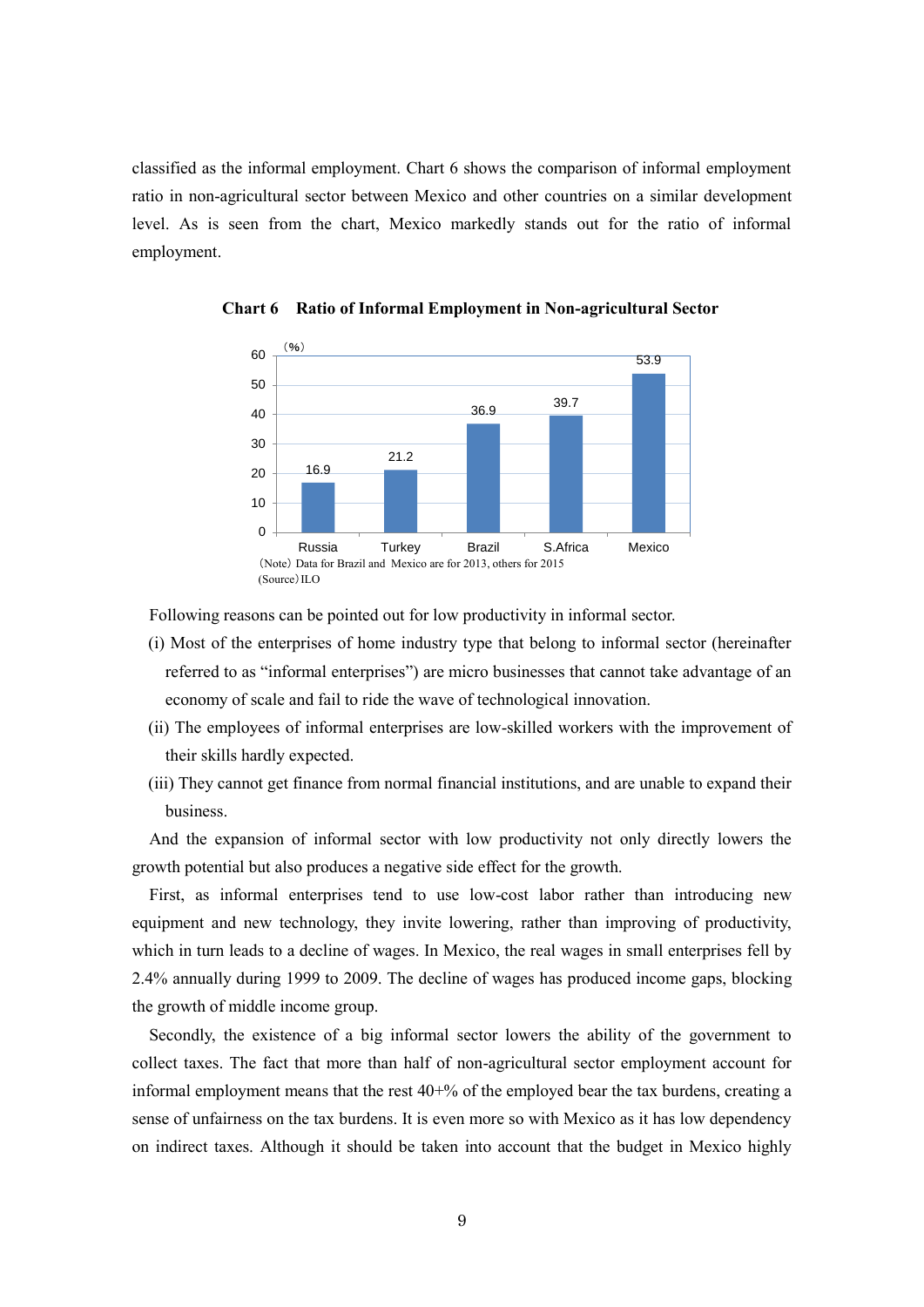depends on oil income, there is no doubt that the informal sector has been eroding the Mexican tax base.

Recently an improvement has been seen in the ratio of tax cheating (virtual tax evasion), yet about a quarter of tax burdens still remain uncollected.(Chart 7) Smaller scale of government revenues will inhibit increased expenditures for improvement of infrastructure and enhanced education of human resources which are indispensable for the future development.



**Chart 7 Ratio of Tax Avoidance to Potential Tax Revenues** 

Although there is a negative impression on expansion of the government sector in advanced economies, in the process of transition from middle-income to high-income countries there is a wide and high expectation for the role of the government. Much is expected not only for the improved infrastructure but enhanced public services and welfare policies such as pensions and healthcare, as well as for a strengthened function of income redistribution through those measures. Mexico is approaching to such a phase of development and to meet the challenge it is all the more necessary to encourage the formalization of the informal sector<sup>2</sup>.

### **6. Other Potential Risk Factors**

-

Although there is no impending risk ahead, let us check and confirm the data on the fiscal balance and external transactions which are considered to constitute potential risk factors.

#### **(1) Budget Has No Room for Expansion with Belt-Tightening Needed**

The government implemented in 2014 a tax reform trying to increase tax revenues. The impact has been seen in the non-oil tax revenues which increased from 9.7% of GDP in 2013 to 13.6% of GDP in 2016.

<sup>2</sup> For more details on the adverse effects of the informal sector, please refer to "Bright and Dark Sides of the Mexican Economy", IIMA Newsletter No.18, 2017 (Available only in Japanese)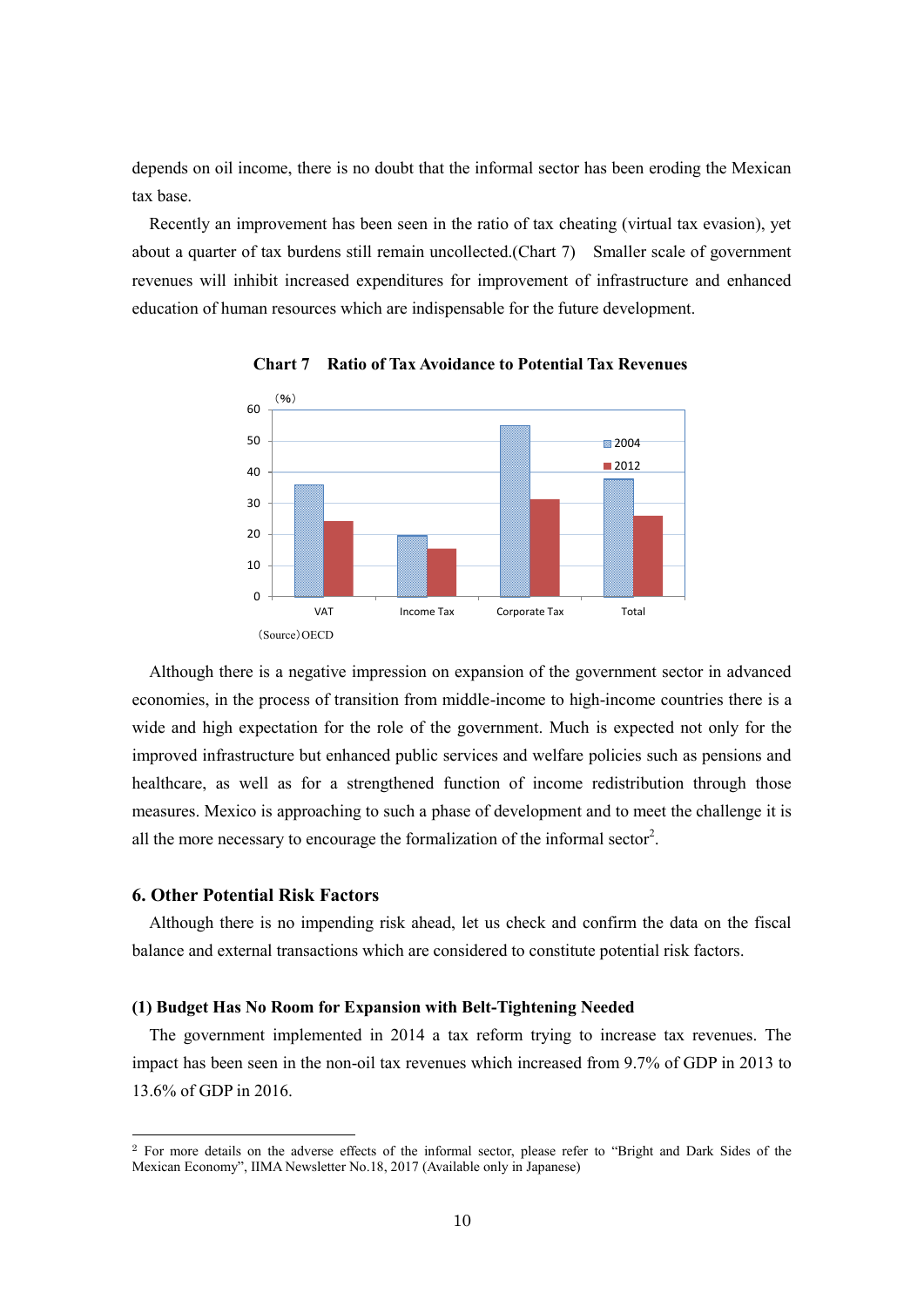

**Chart 8 Breakdown of Revenues Chart 9 Breakdown of Expenditures** 



**Chart 10 Federal Government Fiscal Balance Chart 11 Public Debt Outstanding** 





However, as the oil revenues decreased by 3.1% points of GDP in the same period, total revenue remained at an increase of only 0.8% of GDP from 23.6% to 24.4%.

The expenditures increased to 27.3% of GDP in 2016 reflecting an increase in interest payment as well as in subsidies and pension payments to PEMEX, a state-owned oil company that is included in the "other" category. As a result, the total balance stood at a deficit of 3.0% of GDP although it was narrowed a bit.

Public debt outstanding amounted to 54% of GDP in 2016. It increased by 5.8% points in the past two years. If this pace of increase is maintained, the debt outstanding is likely to reach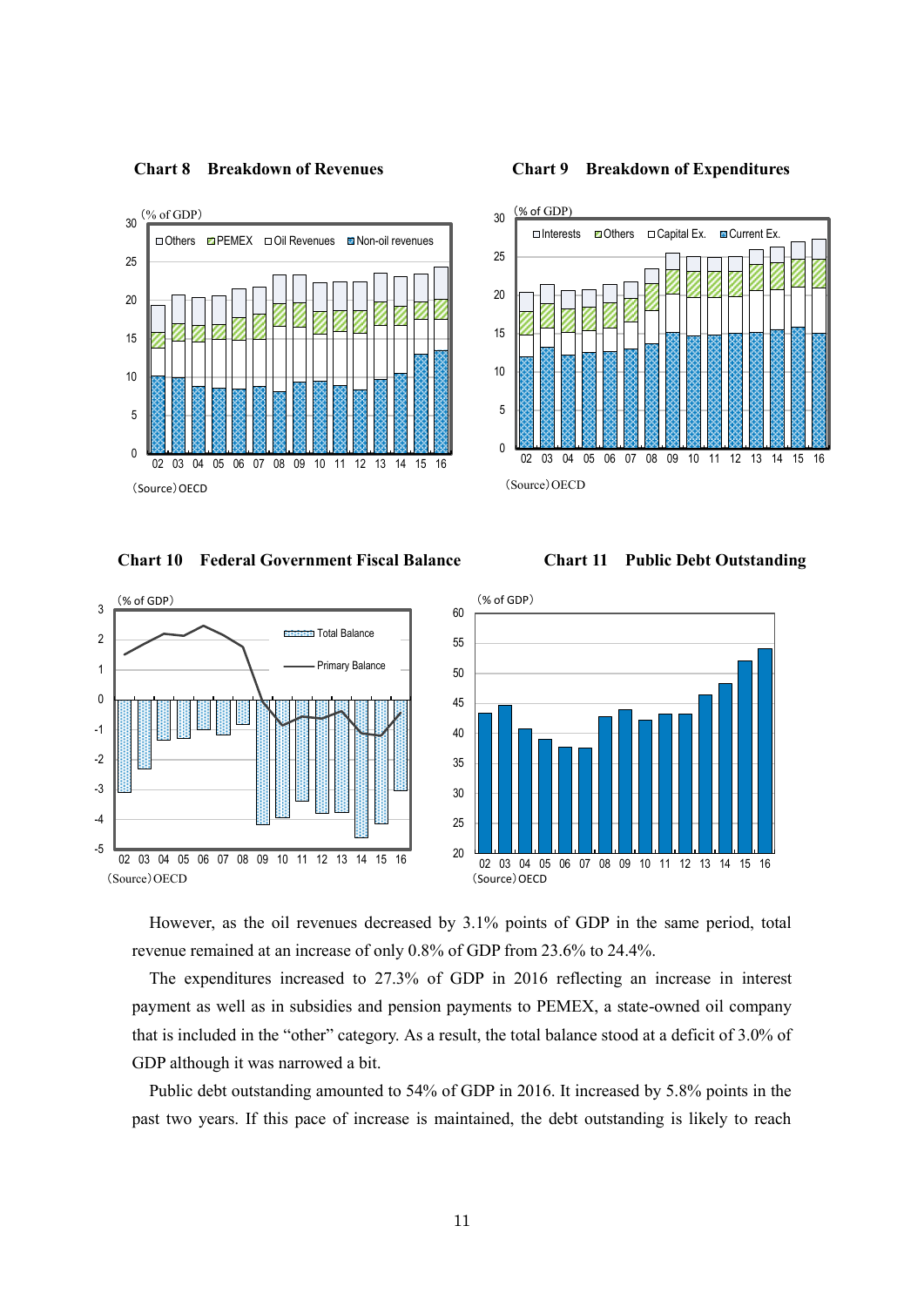$60\%$ <sup>3</sup> of GDP in several years, a level that is regarded as a limit to the fiscal soundness.

Taking into account these situations, Mexico has little room to expand its expenditures, and if the economy happens to deteriorate in the future, not only it cannot rely on the expansion of fiscal expenditures, but also it will be forced to tighten the budget belt, which will then accelerate the deterioration of the economy.

# **(2) So Far No Change in the Capital Inflows**

Mexico experienced a balance of payment crisis (so-called Tequila shock) towards the end of 1994. In 2001, 6 years after the crisis, the foreign exchange reserves amounted to mere \$44.8 billion, or 16.9% of GDP, as compared to its net liability consisting of direct investment, portfolio investment, and other investment which stood at \$264.4 billion. By 2016 the foreign exchange reserves rose to 27.4% of GDP.

What is more striking is the change in its structure of external position. Excluding the direct investment which is considered not to flow out easily, more volatile portfolio and other investments recorded a deficit of \$135.2 billion (net outflow of \$118.2 billion and \$17.0 billion respectively) of which external reserves covered only 33% in 2001. However, in 2016, the external reserves increased to cover 53% of total outflow of \$335.5 billion of portfolio investment (net outflow of \$390.2 billion) and other investment (net inflow of \$54.9 billion). Thus the reserves to cover the capital outflows have been rising, and it can be evaluated that Mexico is now less vulnerable to a balance of payment crisis than before.

|              |                      |        |             | Table 5                 |        |             | <b>External Investment Positions</b> |        |                   |          |                     |                                    |
|--------------|----------------------|--------|-------------|-------------------------|--------|-------------|--------------------------------------|--------|-------------------|----------|---------------------|------------------------------------|
|              |                      |        |             |                         |        |             |                                      |        |                   |          |                     | (\$ billion)                       |
|              | Direct<br>Investment | Assets | Liabilities | Portfolio<br>investment | Assets | Liabilities | Other<br>Investment                  | Assets | Liabilities Total |          | Foreign<br>Reserves | <b>Net</b><br>External<br>Position |
| 2001         | $-129.1$             | 37.8   | 166.9       | $-118.2$                | 18.3   | 136.5       | $-17.0$                              | 60.1   | 77.1              | $-264.4$ | 44.8                | $-219.5$                           |
| 2002         | $-124.1$             | 42.2   | 166.3       | $-108.9$                | 16.5   | 125.4       | $-17.3$                              | 58.4   | 75.7              | $-250.3$ | 50.7                | $-199.6$                           |
| 2003         | $-131.4$             | 40.7   | 172.1       | $-126.6$                | 15.3   | 141.9       | $-20.0$                              | 58.3   | 78.4              | $-278.1$ | 59.0                | $-219.1$                           |
| 2004         | $-158.8$             | 42.9   | 201.7       | $-151.9$                | 17.0   | 168.9       | $-15.5$                              | 63.6   | 79.1              | $-326.1$ | 64.2                | $-261.9$                           |
| 2005         | $-190.6$             | 53.9   | 244.4       | $-170.4$                | 37.6   | 207.9       | $-24.5$                              | 57.8   | 82.3              | $-385.4$ | 74.1                | $-311.3$                           |
| 2006         | $-217.1$             | 61.0   | 278.1       | $-216.0$                | 39.3   | 255.3       | $-22.8$                              | 61.9   | 84.7              | $-455.9$ | 76.3                | $-379.6$                           |
| 2007         | $-233.8$             | 75.3   | 309.0       | $-219.4$                | 54.0   | 273.4       | $-23.8$                              | 80.7   | 104.5             | $-476.9$ | 87.2                | $-389.7$                           |
| 2008         | $-195.3$             | 66.1   | 261.5       | $-232.1$                | 39.9   | 272.0       | $-14.8$                              | 99.4   | 114.3             | $-442.2$ | 95.3                | $-346.9$                           |
| 2009         | $-252.6$             | 88.8   | 341.4       | $-191.2$                | 47.5   | 238.7       | $-26.0$                              | 78.4   | 104.4             | $-469.8$ | 99.9                | $-369.9$                           |
| 2010         | $-268.1$             | 120.7  | 388.8       | $-251.5$                | 52.8   | 304.4       | $-31.6$                              | 105.5  | 137.0             | $-551.3$ | 120.6               | $-430.7$                           |
| 2011         | $-267.8$             | 117.7  | 385.5       | $-264.4$                | 46.8   | 311.2       | $-26.7$                              | 109.1  | 135.8             | $-558.9$ | 149.2               | $-409.7$                           |
| 2012         | $-306.0$             | 149.3  | 455.4       | $-374.9$                | 55.4   | 430.3       | $-10.6$                              | 115.4  | 126.0             | $-691.6$ | 167.0               | $-524.6$                           |
| 2013         | $-340.4$             | 140.5  | 480.9       | $-418.9$                | 57.0   | 476.0       | 2.9                                  | 142.7  | 139.8             | $-756.4$ | 180.2               | $-576.2$                           |
| 2014         | $-340.2$             | 146.7  | 486.9       | $-423.9$                | 57.1   | 481.0       | 9.1                                  | 163.6  | 154.5             | $-755.0$ | 195.7               | $-559.3$                           |
| 2015         | $-362.9$             | 146.4  | 509.3       | $-400.4$                | 55.4   | 455.9       | 27.3                                 | 176.3  | 149.0             | $-736.1$ | 177.6               | $-558.5$                           |
| 2016         | $-324.9$             | 148.6  | 473.5       | $-390.2$                | 55.1   | 445.3       | 54.9                                 | 200.6  | 145.8             | $-660.2$ | 178.0               | $-482.2$                           |
| (Source) IMF |                      |        |             |                         |        |             |                                      |        |                   |          |                     |                                    |

**Table 5 External Investment Positions**

(Source)IMF

-

Even judging from the reserve coverage indicators the IMF provides (reserves equivalent to

<sup>&</sup>lt;sup>3</sup> The Maastricht standard of the EU sets  $60\%$  as a threshold for warning.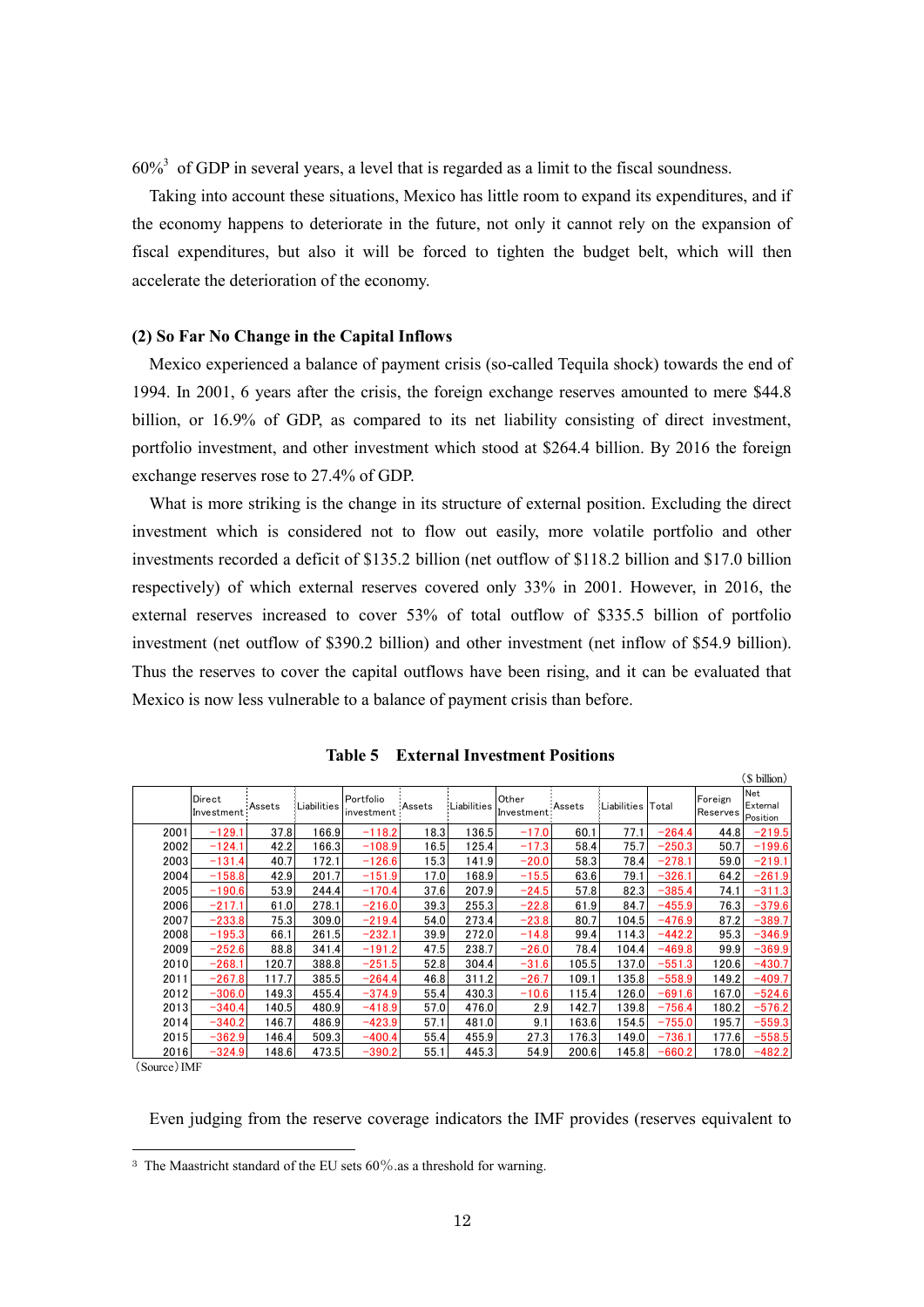more than three months of imports, more than 100% of short-term debts, and 100~150% of ARA Metric, Mexico meets the guideline standards considered to show a level of safety $4$ .

In addition, Mexico has been provided by the IMF a Flexible Credit Line equivalent of \$86.0 billion<sup>5</sup>, and if this is included, it can be said Mexico has cleared the safety standard with a sufficient margin.

| Table 6                               |       | <b>External Stability Indicators</b> |       |       |  |  |  |
|---------------------------------------|-------|--------------------------------------|-------|-------|--|--|--|
|                                       | 2013  | 2014                                 | 2015  | 2016  |  |  |  |
| FX Reserves(\$ billion)               | 180   | 196                                  | 178   | 178   |  |  |  |
| Months of imports                     | 5.2   | 5.4                                  | 5.0   | 5.1   |  |  |  |
| % of short-term debts                 | 169.2 | 183.3                                | 209.2 | 168.8 |  |  |  |
| ARA Metric (%)                        | 1079  | 1151                                 |       |       |  |  |  |
| (Source) IMF Country Report No.17/129 |       |                                      |       |       |  |  |  |

**Table 6 External Stability Indicators** 

(Source)IMF Country Report No.17/129

(Note)ARA Metric is an indicator developed by the IMF.  $100 \sim 150\%$  is regarded as an appropriate level.

Nonetheless, it will need a close watch whether or not the capital inflow that exceeds the current account deficit will continue in the future. If the friction with the U.S. Trump administration should raise the concerns for Mexico's future prospects and reduce the inflow of foreign capital, it will become a matter of life or death flor the Mexican economy.

|                                       |             |             |        |        | $(\% \text{ of GDP})$ |
|---------------------------------------|-------------|-------------|--------|--------|-----------------------|
|                                       | <u>2013</u> | <u>2014</u> | 2015   | 2016   | 2017 (forecast)       |
| Current Account Balance               | $-2.5$      | $-2.0$      | $-2.9$ | $-2.7$ | $-2.4$                |
|                                       |             |             |        |        |                       |
| Net Capital Inflow                    | 5.5         | 4.7         | 3.1    | 3.4    | 2.6                   |
| Direct investment                     | 2.7         | 1.6         |        | 2.6    | 1.8                   |
| Portfolio investment                  | 3.9         | 3.6         | 2.4    | 2.9    | 2.1                   |
| Other investment                      | $-1.1$      | $-0.4$      | $-1.3$ | $-2.1$ | $-1.3$                |
| (Source) IMF Country Renort No 17/129 |             |             |        |        |                       |

**Table 7 Balances on Current Account and Financial Account**

(Source)IMF Country Report No.17/129

-

<sup>4</sup> The assessing reserve adequacy (ARA) metric is an indicator assessing external safety, developed by examining the past data at the time of currency crises. In the case of countries adopting flexible exchange rate regimes, it comprises 5% of export income, 5% of broad money (5-20%), 30% of short-term debt, and 15% of other external liabilities (like medium- and long-term debts). In the case of countries with fixed exchange rate regimes, it comprises 10% of export income, 10% of broad money, 30% of short-term debt, and 20% of other liabilities. The IMF Report can be downloaded from the following site. .

http://www.imf.org/en/Publications/CR/Issues/2017/05/23/Mexico-Review-Under-the-Flexible-Credit-Line-Press-Rel ease-Staff-Report-44934

<sup>5</sup> SDR62..389 billion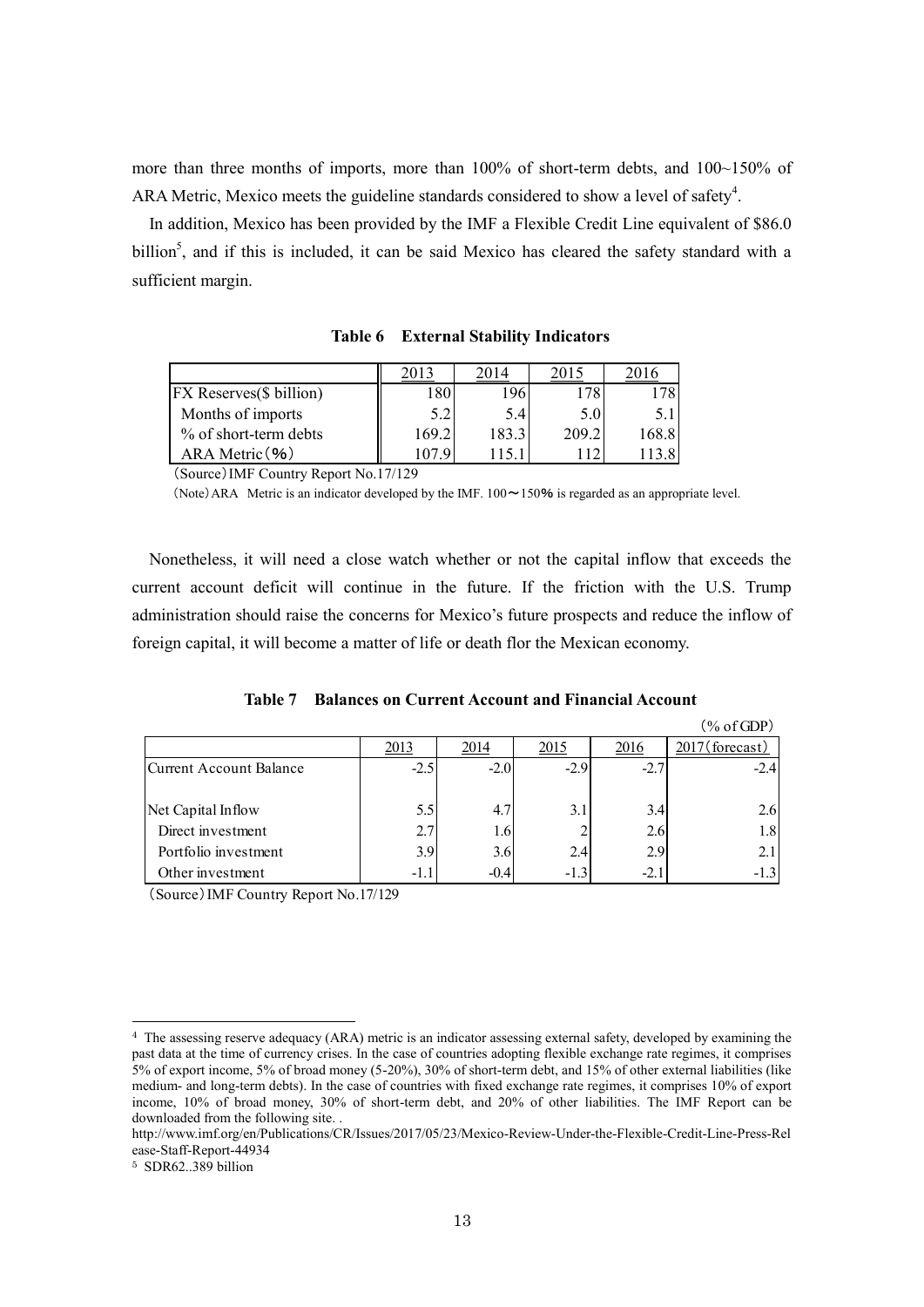## **7. Current Situation: Receding Uncertainties and Resilient Economy**

For the Mexican economy, the year of 2017 started with a concern for deteriorated relations with the U.S., but the real GDP growth rate (preliminary) showed in the first quarter a relatively solid increase of 2.6% over a corresponding period of the previous year. The growth rate on a seasonally adjusted basis recorded an increase of 0.7% over the previous quarter, rising by the same rate as in the previous quarter.

Although the consumer confidence index sharply fell due to cautious attitude against the policies of anti-Mexican President Trump, the uncertainties have been receding reflecting the administration's stumbling measures like a failure to secure a source of finance for building a wall on the Mexican border or no specification on border adjustment tax.

Business confidence is also improving and foreign exchange market is regaining calmness. Exchange rate of peso which fell to the level of 20 pesos per dollar in January has been recovering the level of 18 pesos. As long as the Trump administration lasts, a blind optimism on the U.S.-Mexican relationship will not be warranted, but for the moment Mexican people seem to have regained a peaceful daily life.

However, even though excessive sense of caution is weakening, it has not receded enough to give hope for an acceleration of future growth. Consumer price rose in April by 5.8% over the same month in the previous year. Although the fall of exchange rate came to an end for a while and upstream inflation rate (producer price) peaked out, inflation has started to spill over from import related goods to non-energy services, with a rise in core inflation rate becoming apparent. Inflation will continue to erode the purchasing power of consumers for the moment.







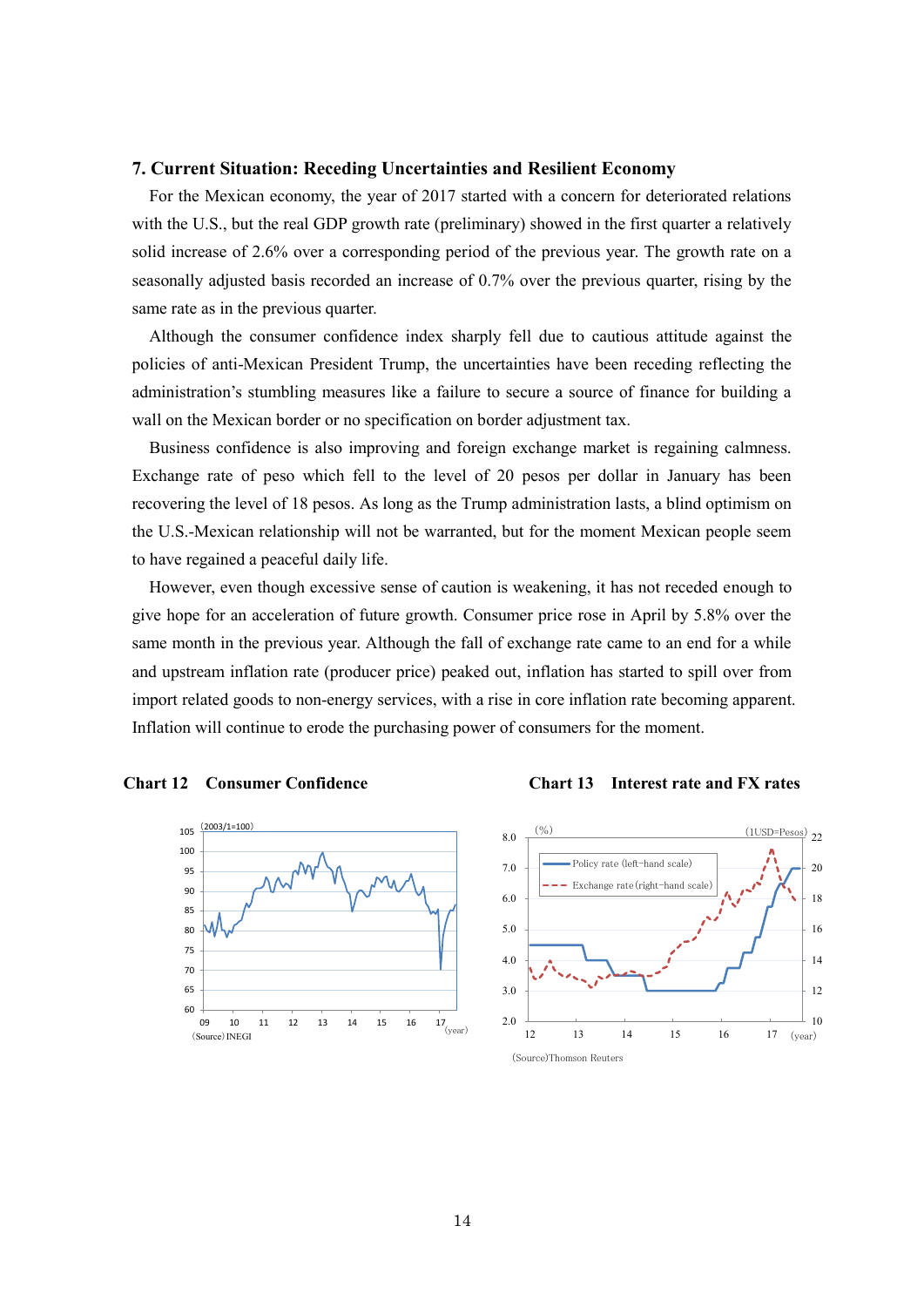#### **Chart 14 Prices**



# **8. Two Risk Factors Mexico Faces**

Apprehensions over the policies of the Trump administration have subsided for the moment, but it is not to say the administration has shifted to support a free trade regime and there still remains an anxiety over the Mexican relationship with the U.S. In this context, the next attention point will be the renegotiation of NAFTA. The next presidential election slated for in 2018 could also be a risk. Let us see the reasons for them.

## **(1) Renegotiation of NAFTA**

President Trump has committed to the renegotiation of NAFTA, and although it was delayed in its implementation, the consultation is expected to start at the end of August among three countries concerned. NAFTA is considered to have much room for improvement as it has not responded to the electronic transactions and electronic verification because it came into effect before the arrival of full-fledged digital age. If only it deals with the digital technology, it is nothing more than a updating of the treaty, and a revised NAFTA can be concluded by the end of the year.

However, the Trump administration basically affirms protectionism even though it recently stopped publicly stating about imposing 25% tax on imports, and therefore it is likely to make various requests including stricter application of country-of-origin rule<sup>6</sup>. Also it will request an expanded opportunity of participation by the U.S. enterprises in the development of petroleum field in Mexico which used to be protected as a national property, or market liberalization for

<sup>&</sup>lt;sup>6</sup> According to the draft the USTR submitted to the Congress in March, items to be negotiated include abolition of non-tariff barriers, change of rule of origin, more flexible application of import safeguard, improvement of regulatory and counseling system related to environment and labor, abolition of dispute settlement system on anti-dumping and countervailing duties, etc.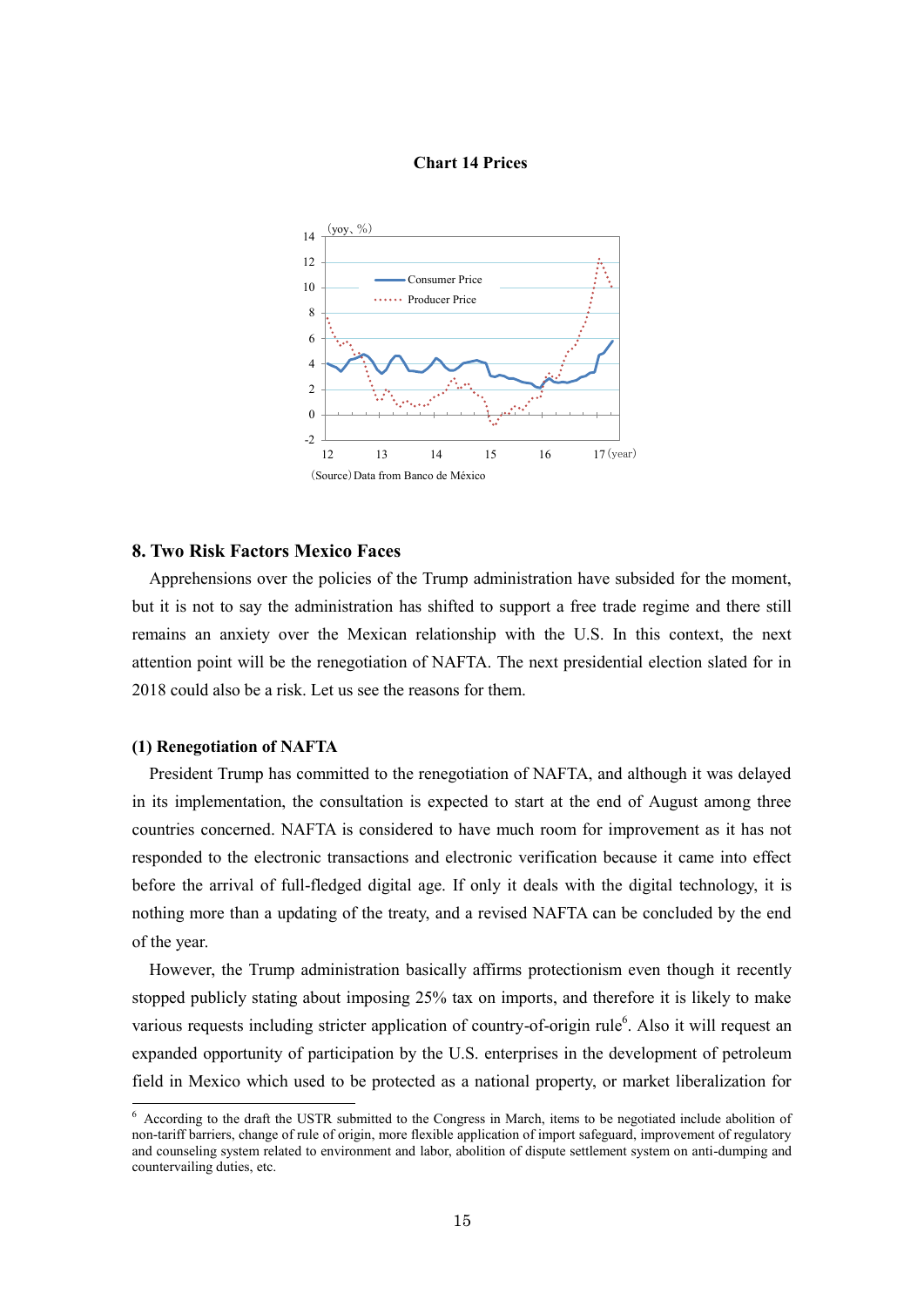such sectors as healthcare, drugs and medicines, software and financial services over which the U.S. companies are considered to have a competitive edge. It is highly likely that the negotiations will have rough going as the U.S. high-handed attitude to demand on Mexico a market opening while it try to protect its own market will naturally provoke strong protest on the Mexican side<sup>7</sup>.

### **(2) Presidential Election of Mexico (July 2018)**

The approval rating for the incumbent president Enrique Peña Nieto is hovering at a low level due to low economic growth at around 2%, unstable civil order that is hard to improve, rampant political corruption and the like. As the unpopularity is not limited to the President himself but extends to his party Institutional Revolutionary Party (Partido Revolucionario Institucional PRI), it is seen that the possibility is low that any candidate from PRI wins the 2018 presidential election<sup>8</sup>. The election campaign will be fought mainly between the middle-right National Action Party (PAN) and the leftist party Morena (National Regeneration Movement).

And the central figure viewed as an eye of the storm is Mr. Andrés Manuel López Obrador, party leader of Morena. Mr. Obrador is originally an influential figure who left the leftist Party of the Democratic Revolution to establish Morena and enjoys high popularity among low income class. As the Mexican presidential election is conducted by only one round voting with no runoff, the candidate who gets the largest number of votes is elected. That means there is a possibility that the candidate who gets the votes of lower level of 30% becomes the top, and Mr. Obrador is regarded as the most likely candidate.

If Mr. Obrador is elected, there is a risk that the open and business-friendly economic policies under the Peña Nieto administration will be revised.

## **9. Medium -term Scenarios**

Having in mind the outcomes brought by the two risk factors noted above, I would like to discuss the medium-term scenarios (down to around 2020).

## **(1) Status quo (40**%**)**

-

This is a scenario that holds, with a prospect that more realistic center-right PAN will gain a political power rising, the relationship with the U.S. will undergo no dramatic improvement nor

 $^7$  On the other hand, President Peña Nieto has set following 10 items as objectives for renegotiation of NAFTA. (i) rights and treatment of Mexican emigrants, (ii) handling of repatriation of emigrants, (iii) cooperation on the development of Latin American and Caribbean countries, (iv)guarantee on freedom of remittance, (v) prohibition of illegal drag-in of weapons, (vi) maintenance of free trade in North America, (vii) inclusion in the agreement of new sectors like communications, energy, and electronic transactions, (viii) improvement of wages of Mexican workers, (ix) preservation of environment for investment, and  $(x)$  cooperation on border administration.

The constitution of Mexico does not permit re-election of a president.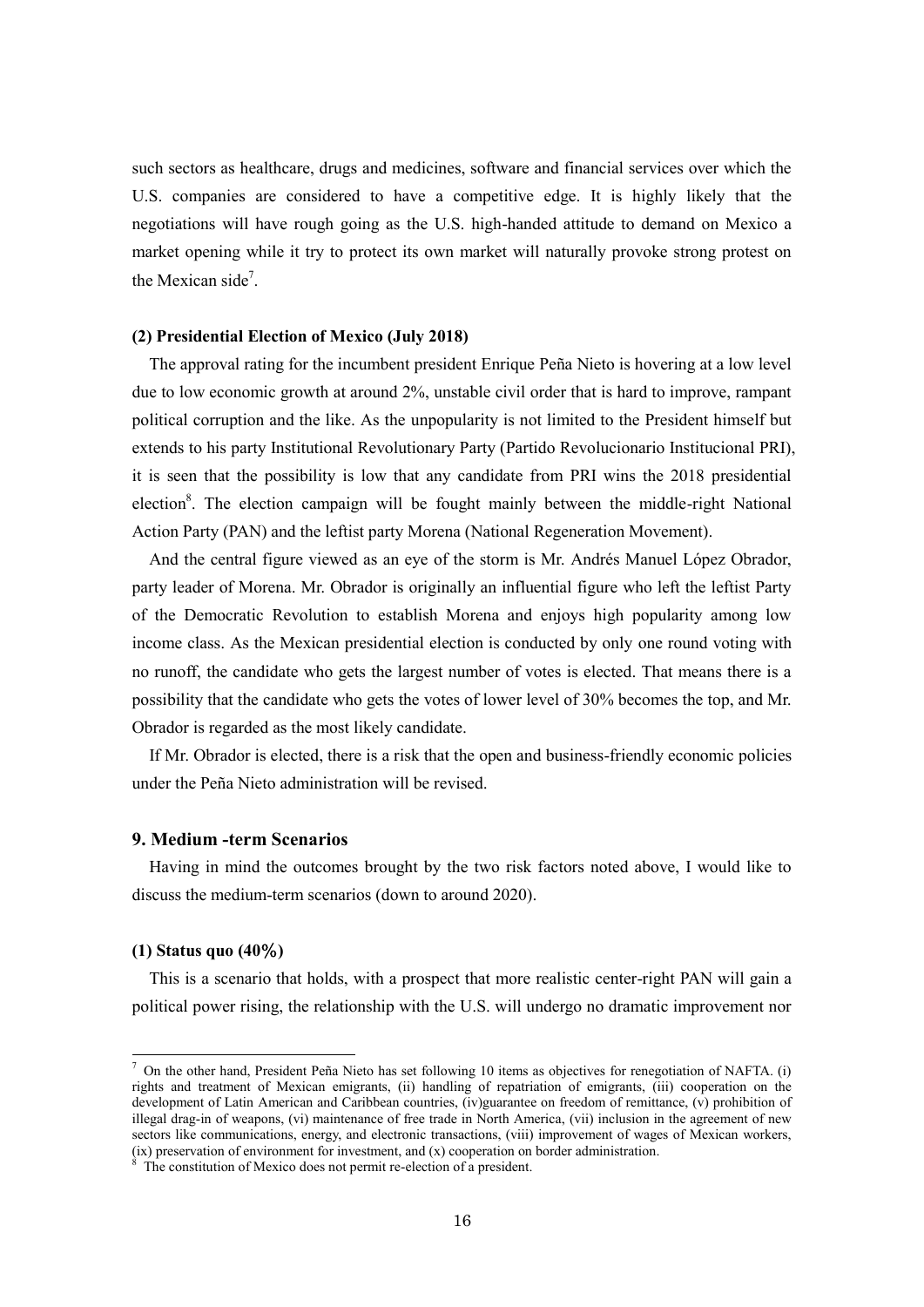deterioration, while the status quo continuing. Investment in Mexico of foreign enterprises will see no big increase nor withdrawal and support the Mexican economy.

Yet, the Trump administration will have to take more time off to deal with Russia related allegations domestically and issues on the Middle East and North Korea diplomatically. As a result, the NAFTA negotiations will be protracted with a sense of uncertainty not wiped out completely. Also the Trump administration will not be able to implement extreme anti-Mexican policies due to fiscal and judicial constraints, which will keep the peso at around a current level, supporting the economy to grow at lower level of 2%.

The probability of this scenario is estimated at 40%.

# **(2) More protracted Tensions between Mexico and the U.S. with the Establishment of the Leftist Administration (30**%**)**

Last year, Mr. Trump had loaded the Mexican people with insults during his election campaign. One of the reasons that the approval ratio of the incumbent administration has been stagnant comes from its seemingly obsequious attitude against the Trump administration because it did not adopt any confrontational approach to the latter.

For that reason alone, the opposition party candidate is highly likely to adopt a tactic to criticize the soft and weak stand of the present administration and intensify anti-Trump sentiment with a campaign saying "It is only this party that can assert the benefits of Mexico". What is concerned is an escalation of a sentimental confrontation of the anti-Mexican sentiment on the U.S. that may be reignited by such campaign. In the end, it will lead to a scenario that Mr. Obrador who has a hard-line anti-American attitude will win the election.

Mr. Obrador once served as Mayer of Mexico City and has a recognition that he actually maintained a more realistic middle-of-the-road attitude. However, different from being a top of local government, even though that of capital, a president has been given far broader freehand and some warries that the risk for his policy shift may not be negligible.

In any case, an establishment of the leftist administration with anti-American attitude will heighten the uncertainties for the Mexican economy. The NAFTA negotiations will see more conflicts and it will become harder to expect an early completion of the negotiation. As a result, investment will be reduced in a wait-and-see attitude, and the economic growth will falter at the level of 1% until 2019 at the earliest when the policy stance of the new administration becomes clear. Exchange rate of the peso will also renew the record low to fall to more than 22 pesos against the dollar. Outflow of portfolio investment may also increase.

In this scenario, cheaper peso will not work as a driving force to exports, and Mexico will face a period with low economic growth and relatively high inflation coexisting.

Probability is estimated at 30%.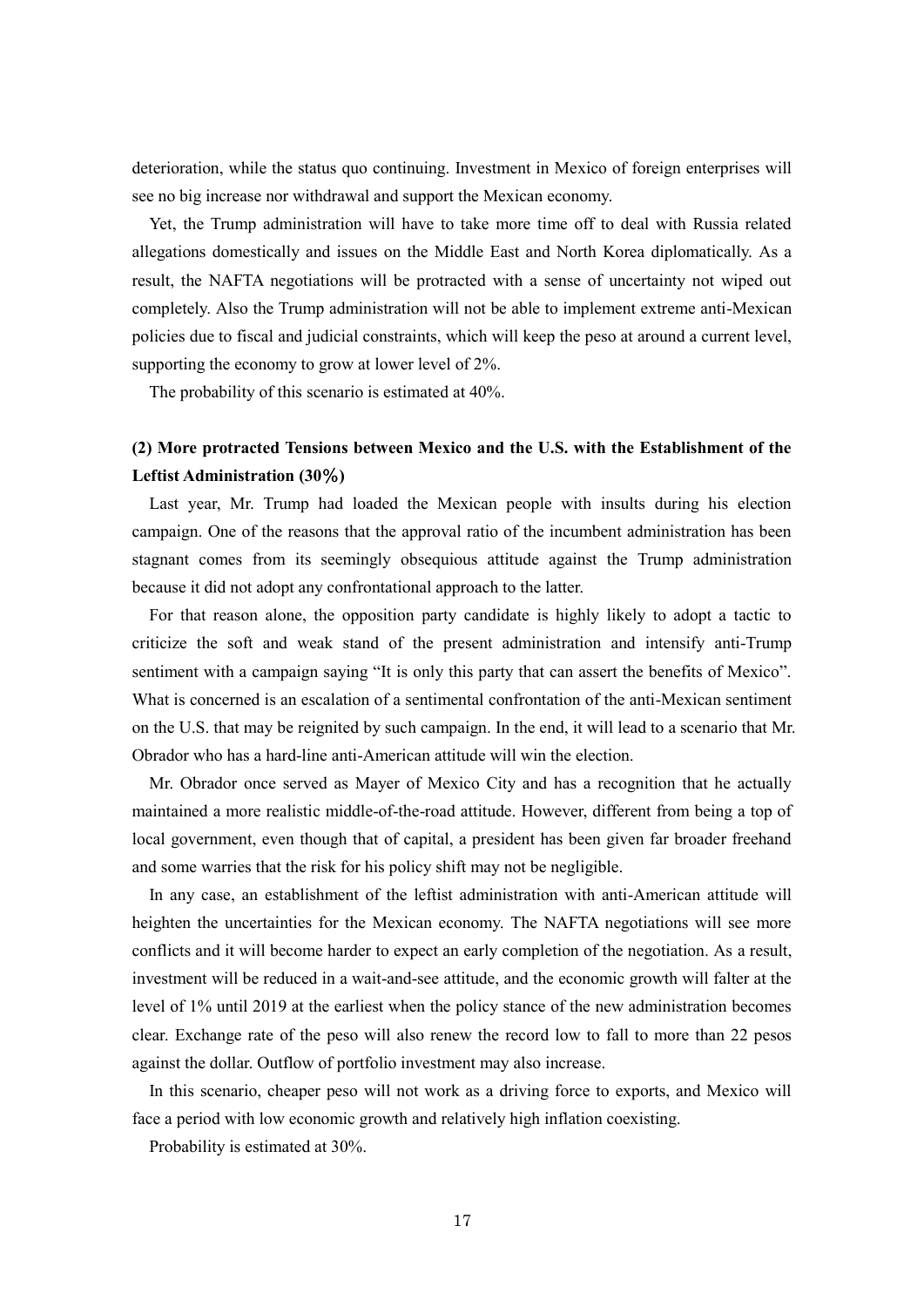#### **(3) Frictions Avoided for Co-existence and Co-prosperity (15**%**)**

In the presidential election the center-right candidate will win and both the U.S. and Mexico will recover their composures, reconfirming the merits of free trade. The review of NAFTA will be completed promptly since most of the issues are those for updating. And this will become the best case to aim at co-existence and co-prosperity through open trade policy. The exchange rate of the peso will rise to above 17 pesos to the dollar, attracting more investment and the growth will be accelerated reflecting an expectation for the economic integration in North America. The growth rate will rise up to 3% and growth without inflation will be realized.

Probability ratio is estimated at 15%.

#### **(4) Negotiations Break Down with the U.S. Withdrawing from NAFTA (15**%**)**

This scenario incorporates further downward risks in the protracted tension scenario shown in (1) above. Here a strong leftist administration will be formed in Mexico and take a tougher line against the protectionist demand of the Trump administration.

As a result, the NAFTA negotiations will break down, with the U.S. declaring its withdrawal from NAFTA in a unilateral way. The relationship between the U.S. and Mexico will become more acrimonious, resulting in a less investment in Mexico and more extradited illegal workers from the U.S.

The real growth rate of Mexico will fall to negative territory with the exchange rate of the peso plummeting to 25-30 pesos per dollar. Even a balance of payments crisis might occur caused by a large scale of capital flight in portfolio investment.

Expected probability is 15%.

As we have seen thus far, there remain many structural issues in the Mexican economy. If the investment in the advanced industrial sector that has pulled the economy will stagnate, the productivity growth in Mexico will slow down instantly, which might bring the structural vulnerabilities to the fore. Since the main players of the advanced industry are foreign enterprises, any policy that could weaken their incentives to enter the Mexican market will give nothing more than a disadvantage to Mexico. Thinking rationally, the government of Mexico should continue to negotiate perseveringly with the Trump administration even if their pride should be injured.

Since last year, however, in many countries it happened that the public opinions did not always support a rational choice but got swayed by emotion. This is the reason why the scenario (2) is given a high probability.

It should be seen what kind of choice the Mexican people will take. Since the 1980s Mexico